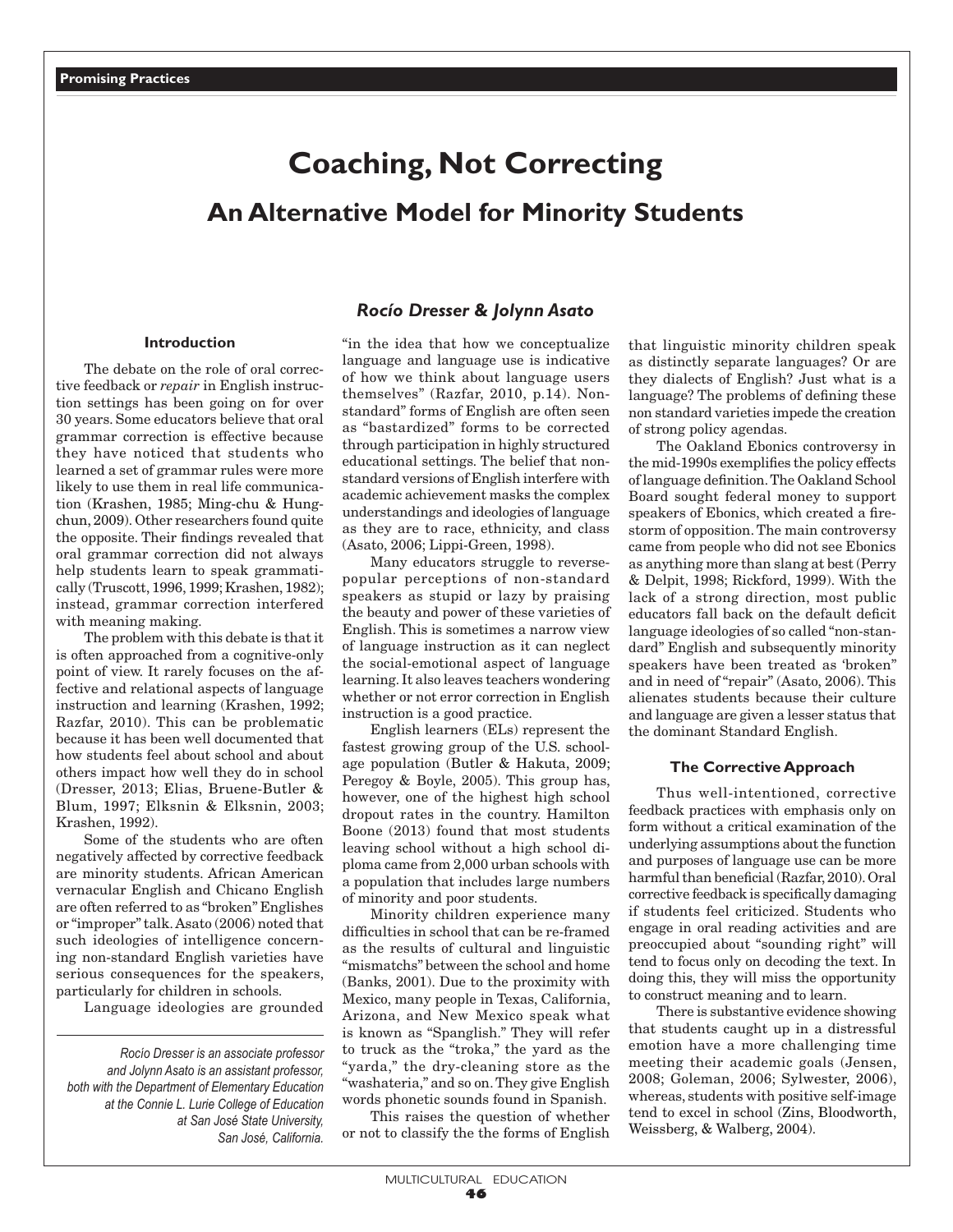One oral practice that can be especially stressful for students is oral reading, most often done in the form of Round Robin Reading (RRR). During RRR, the teacher and students take turns reading a passage or a selection to the whole class. Even though researchers have documented many problems associated with this practice and its variations (e.g., popcorn reading), these activities continue to be used as a default method to increase oral reading fluency and reading comprehension (Opitz & Rasinski, 1998).

The interruptive nature of turn-taking in RRR and the fact that students are usually unprepared for the task make activities like this one extremely challenging for students. This is especially true for English learners (ELs) who sometimes lack the vocabulary and the understanding of the structure of English (August & Hakuta, 1997; Horwitz, Horwitz, & Cope, 1986). Beginning ELs and other less proficient readers can stumble through the text and mispronounce words, which can be not only embarrassing for the students but also of no instructional value.

RRR can also highlight ELs' miscues because feedback usually takes the form of correction feedback and *repair*. The teacher and the other students often correct the reader's pronunciation and/or grammatical errors. This can exacerbate the reader's anxiety level. The more intense the pressure students feel, the less ability they have to focus, pay attention, and use the skills they have to solve problems and comprehend text (Elias, et al, 1997; Dresser, 2013; Goleman, 2006).

Rachel, one of our teacher candidates, once wrote a paper on how challenging reading aloud was for her. She explained,

Because I wasn't a proficient reader, I dreaded when the teacher called on me to read in class. The reading portion was OK, but I was stuck on the comprehension portion. As I read, I felt I was reading the words but somehow the language was different and I couldn't explain what I had read. To this day, it is difficult [for me] to read in a group of people.

#### **An Alternative Model**

Rather than abandoning reading aloud and oral practices altogether, we offer an alternative instructional *coaching model*. In this coaching instructional model, the orientation of feedback is supportive, timely, nonjudgmental, and aimed at learning. In this model form-teaching and meaning-focus instruction are not dichotomous. In this *coaching model* grammar is taught in meaningful and communicative way. In this high-quality literacy instruction model all students, including a delayed reader like Rachel, receive ample support and opportunities to develop oral language skills.

In this article we define content learning as the opportunities students have to learn language and content-related material. In contrast, social-emotional learning (SEL) deals with the process by which we learn to recognize our emotions, make good decisions, and develop positive relationships (Elias, et al, 1997). There are five main SEL competencies. These can be found on the Collaborative for Academic and Social-Emotional Learning (CASEL) website and they are as follows:

1. *Self-management*: The ability to regulate our emotions, thoughts, and behaviors effectively in different circumstances (e.g., managing stress, controlling impulses, motivating oneself, setting and working toward achieving goals).

2. *Self-awareness*: The ability to identify and recognize our emotions and thoughts and their impact on behavior (e.g., recognizing our strengths, needs, and values; possessing a well-grounded sense of confidence and optimism).

3. *Responsible decision-making*: The ability to make constructive and respectful choices about personal behavior and social interactions based on ethical standards, safety, social norms, understanding of consequences of our actions, and the wellbeing of others and ourselves.

4. *Relationship skills*: The ability to establish and maintain healthy and rewarding relationships with others (e.g., communicating clearly, listening attentively, working cooperatively, managing conflict constructively and requesting and providing help when necessary).

5. *Social awareness*: The ability to accept the perspective and have empathy for others, to understand social norms for behavior appreciate diversity; and to recognize family, school, and community resources and support.

In the following sections Ivonne, a second-grade bilingual teacher, clearly implements the main components of a coaching model which are: (a) setting a supportive learning environment, (b) planning instruction that is relevant to students, (c) promoting active learning, (d) rehearsing, (e) narrowing the topic and, (f) coaching using nonjudgmental feedback.

#### *Supportive Learning Environment*

The first step in designing a coaching method of instruction is to establish a supportive learning environment. In these classrooms there must be a sense of solidarity and respect between teacher and students and between the students themselves. This creates a condition in which all participants care for and respect one another. This sense of solidarity is an essential condition for teachers and students to view feedback as a tool for authentic meaning-making rather than just correcting and evaluating (Razfar, 2010).

In the beginning of the school year Ivonne spent the first week of school infusing the teaching of social-emotional skills into the second-grade curriculum. She began by making sure students felt comfortable with one another. She used a method called *emotional coaching,* which was developed by John Gottman (1997). In this technique teachers know their students well and learn about their emotions. They do this by: (a) placing the students' experiences into an adult context (how would the teacher feel if the principal was condescending); (b) using uncomfortable situations to discuss emotions; (c) validating the students' emotions; (d) helping students' label the emotion; and (e) helping students solve the problem that emerged as result of the emotion.

Ivonne invited students to help outline the routines and behavior expectations for the class. In doing this she helped children recognize and label their emotions and answer prompts like: "When I am mad I .. and, When I don't like something I…." Volunteers modeled appropriate and inappropriate behaviors and the class provided feedback. Ivonne recorded on the board all of the students' comments. The feedback that did not relate to the topic of discussion was recorded (with permission from the students) in the "Parking Lot" chart.

Later, the class revisited the topics on this chart. Students who authored the comments decided whether or not their comments addressed the topic of discussion. If they did not, the student erased the comment. If it did, the student added the comment to the class "Topic Wall" for further discussion. The class discussed and wrote the meaning of new vocabulary such as *respect, care, fair,* and *appropriate*.

The class also had a discussion on what they wanted others to call them. Some children chose their nicknames and others their real names. They also discussed and answered questions like, how they wanted to be "*corrected*." What type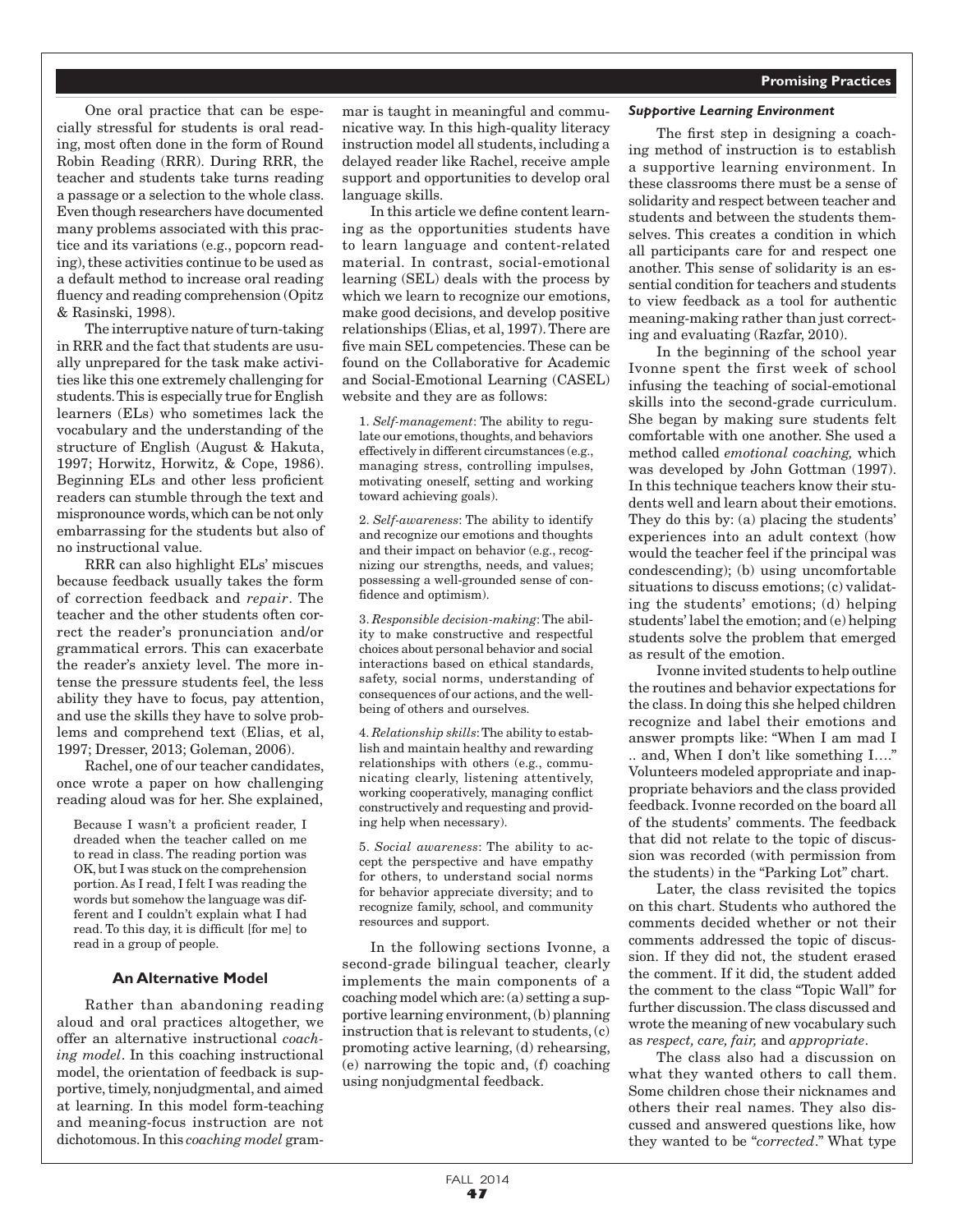## **Promising Practices**

of corrective feedback helped them? Most children wanted only the teacher to correct their errors and not other students. "Putdowns" were not accepted in Ivonne's class. Students preferred one-on-one feedback or small group workshops.

While working in groups students learned to communicate clearly, listen attentively, and work cooperatively.These steps led to mutual respect and as a result increased the students' understanding of social awareness.

#### *Instruction That Is Relevant to Students*

It is important to select topics of instruction that are relevant to the students. Once Ivonne had established a safe environment for children, she planned a series of lessons linked by a common theme, *immigration*. She began the unit by asking students to share aloud their own experiences about moving to a new place. She also shared her parents' experiences and feelings leaving El Salvador during the civil war. What do you do when you are angry, lonely or afraid? These questions served as a catalyst for a discussion on self-awareness skills.

The class later embarked on an imaginary journey of immigration. Every day the teacher and the students brought artifacts, photographs, and old documents to share with the class. This exchange of experiences gave the class the opportunity to speak about their emotions and/or those of their relatives moving to a new place and learning to speak another language.

The children were asked to select books from a section of the class library that dealt with immigration. The class selected two books. One was *Watch the Stars Come Out* by Riki Levinson, which is about a grandmother who tells her granddaughter the story of her own mother's trip, on a lareg boat, to America. The other book the class selected was *When Jessie Came Across the Sea* by Amy Hest, which is about a young girl from an Eastern European village who leaves her beloved grandmother for a new life in America.

Prior to reading these books the class discussed and recorded key vocabulary such as *immigration*, *travel,* and *voyage*. Students who are familiar with the content and vocabulary have a better chance of understanding the reading (Krashen, 1992). They also learned SEL vocabulary (e.g., lost, confused, pleasant, and gentle) which they recorded in their personal dictionaries.

#### *Active Learning*

Reading activities, in which students are actively involved, are effective because they can increase students' phonological awareness in English as well as their metacognitive skills (Butler & Hakuta, 2009). All students in Ivonne's class had a copy of the two books and were engaged at all times. Ivonne modeled by reading a selection aloud, making sure to enunciate and speak clearly. She invited students to read by saying: "*when I read…* and the students responded, "*we read*," as a choir. This helped students relaxed because no one was singled out to read.

Ivonne also modeled and explicitly taught comprehension strategies. She pretended to think aloud and asked questions like: "*What do I already know about immigration*? *What do I need to do to make sure I understand the reading? What if I don't understand?"* The class answered these questions orally and later in writing. Ivonne invited students to write with her by saying, "*when I write…*" and the class responded "*we write*."

She also used other interactional tasks like role-play and group work to teach language form (grammatical structure of words, e.g., man/men) and function (purpose of language, e.g., giving directions). During class discussions Ivonne carefully chose the language she used, making sure to include the vocabulary (social-emotional and content) the class was learning. She made sure not to use jargon and idiomatic speech. It has been found that this form of language can be confusing, specifically for students learning English (Echevarria, Vogt & Short, 2004; & Hakuta, Butler, & Witt, 2000).

#### *Rehearsed Reading*

Students have a better chance of succeeding during oral reading activities when they can rehearse the reading. After whole class reading activities, the students in Ivonne's class had the opportunity to reread the selection with a partner. Rather than having students participate in a RRR, Ivonne provided multiple opportunities for students to engage in oral reading away from public scrutiny. The children took the books home and practiced the reading with their parents. Less proficient English students stayed with Ivonne after class and read the book several times using choral reading techniques.

This strategy can also be used to model how to read with fluency and prosody (Peregoy & Boyle, 2005), while providing a safe environment where students do not feel singled out. It is important to note that many ELs are proficient readers and writers in their primary language when they enter school in the U.S. (Cummins, 1989; Echevarria, & Short, 2004). What they need is more time and opportunities to learn vocabulary, participate in readingbased activities and develop oral fluency in English (Jong & Harper, 2005).

At the end of the week, students were asked to take turns and read aloud some of their favorite sections of the books, which they had marked using a post-it. Because the students had enough preparation and opportunities to rehearse the reading, learn the vocabulary, and comprehend the material, they read aloud fluently and at ease.

#### *Narrowing the Topic*

Selecting the proper materials is just as important as building background knowledge and rehearsing. For example, Ivonne' class read books and brought and discussed memorabilia that were linked by a common theme, *immigration*. Students learn language and concepts when they have multiple opportunities to use the same language and revisit concepts (Peregoy & Boyle, 2005). It may take students up to 90 exposures to the same word for them to be able to make the word part of their repertoire (Harvey & Goudvis, 2000).

For example, knowing how to spell and read the word *immigration* is not enough. Students need to understand it's meaning from a political a sociological perspective and must be able to comprehend its connection with other related terms like citizenship and visa. This is the reason why Ivonne used Narrow Reading, which is reading from the same topic, author, or genre.

This method has been found to be effective because students are immersed in the same language, theme or writing style for a long period of time (Cho, Ahn, & Krashen, 2005; Gardner, 2008). This provided Ivonne's students with the opportunity to recycle the vocabulary and understand the concepts dealt with in this unit of study.

#### *Nonjudgmental Feedback*

All students, but particularly ELs, must receive ongoing, clear, and specific feedback that is nonjudgmental. It is not enough to tell a student "*you did a good job*" or "*develop that idea better*." Instead it is necessary to carefully and thoughtfully provide feedback that it is comprehensible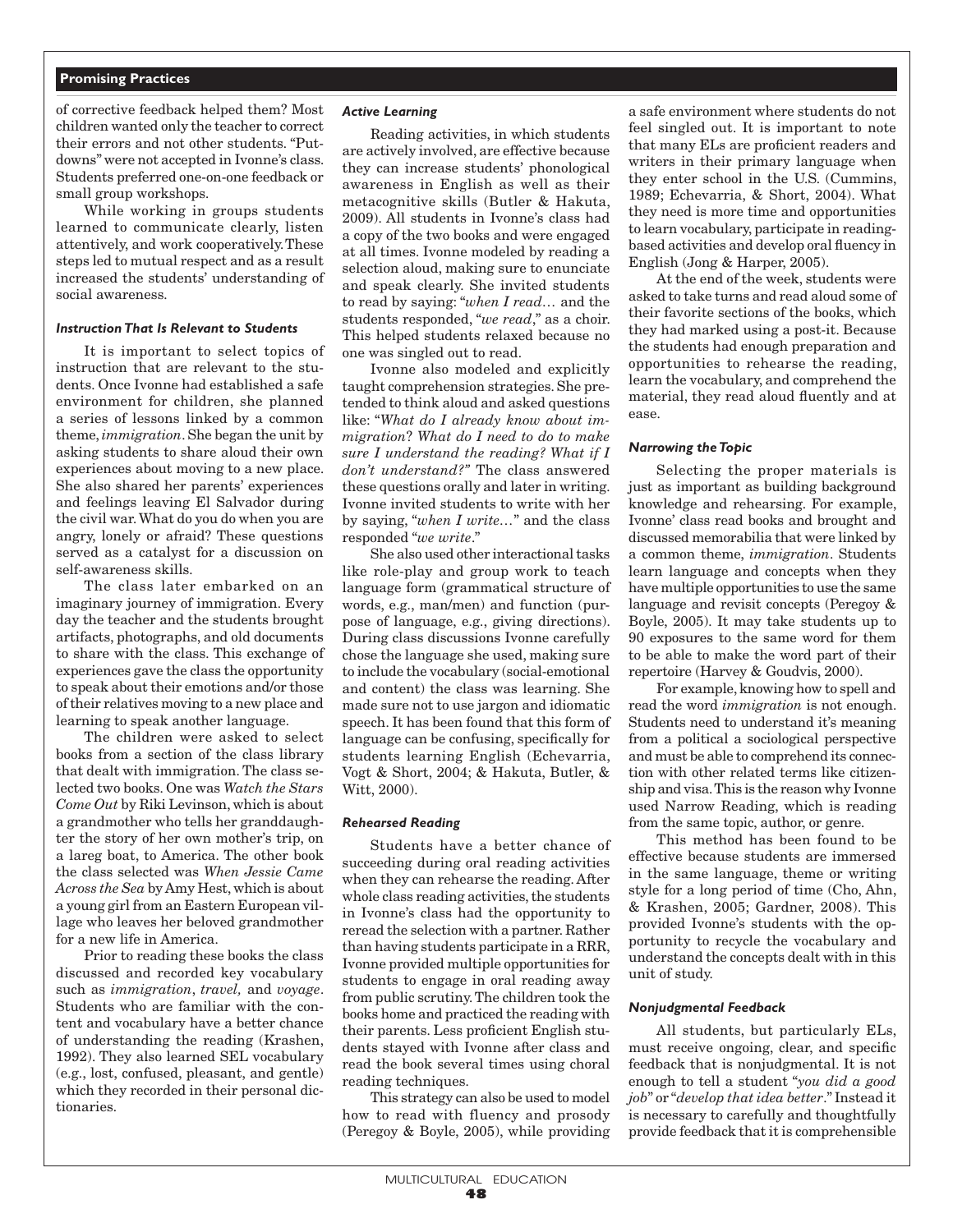#### **Promising Practices**

to students. For example, Ivonne told one student "*I like how you changed the tone of your voice when another character appeared in the story*." This direct feedback enables students to see what they are doing right and how they can improve without embarrassing them.

Students, who might not know how to develop an idea better, would benefit by comments and probing questions such as: "*The people in the boat were afraid, that is correct." And "Why do you think they were afraid? Can you tell me something else that was important?*" This type of feedback shows that the teacher acknowledged the student's thinking while offering an *invitation* to elaborate on her comment.

The language development stages of ELs and native speakers of English are very similar. Early in the developmental process both native and nonnative speakers of English use short utterances like "mom hear." As their language skills develop, they may make generalizations such as saying foots instead of feet and fishes instead of fish. As long as the error students make during oral reading does not change the meaning of the text there is no need to correct it. Instead it is recommended to look for patterns (e.g., omitting suffixes) and later address the student' need in a mini-lesson.

If the error interferes with the meaning of the text several error techniques might be used. The student can reread the word. If the student cannot decode the word properly the teacher aids the student by reading the word aloud and then the student continues reading. In Ivonne's class, Maria read "harber" instead of "harbor." Ivonne read, "harbor" and then the student continued reading. Instead of stopping the reading to tell the students what they did wrong the teacher may model how to read the word correctly and move on.

Children have the ability to monitor their own language production and therefore benefit from modeling techniques (Krashen, 1992). If they say, "I like the fishes" the teacher may respond, "I like fish too." The monitor model provides a rational for error correction in that the teacher may utilize students' skills (e.g., auditory) to enhance learning.

#### **Conclusion**

It is important to do away with the corrective feedback or *repair* type instructional model that currently exists in many classrooms, where students are perceived

as broken and need to be fixed. Instead it is necessary to establish a coaching model in which teachers support and guide their students in learning. In this model, teachers weave the teaching of social-emotional skills throughout the curriculum. Teacherstudents, and students-students, have a strong and respectful relationship.

Students learn to recognize their own emotions and to make good decisions. They learn to respect and have empathy for others. In such a classroom students are more willing to take risks and read aloud because they know that they will not be reprimanded. On the contrary, because students have had enough time to rehearse, they know that they have a good chance of doing well.

Children understand that learning is a process and they are more open to the teacher's feedback. Because teachers know their students well, they can select topics of study that are interesting and pertinent to the students' lives and experiences. These topics can be studied in depth. In doing this, the students will have multiple exposures to the same language and concepts.

The process of focusing feedback as coaching positions the English learner as a thinker rather than someone who is unintelligible and, subsequently, not intelligent. Through these interactions students can learn English (e.g., vocabulary, grammar, language form and function) and thus increase their reading fluency and language comprehension

#### **References**

- Asato, J. (2006) From "no can," to "no, can": A study of language ideologies of Hawai'I Creole English speakers in post-secondary settings*.* (Unpublished doctoral dissertation). University of California at Los Angeles.
- August, D., & Hakuta, K. (1997). *Improving schooling for language-minority children: A research Agenda*. Washington, DC: National Academic Press.
- Banks, J. (2001). Multicultural education: Characteristics and goals. In J**.** Banks & C. McGee Banks (Eds.), *Multicultural education: Issues and perspectives* (pp.402-426). New York: John Wiley & Sons.
- Butler, Y., & Hakuta, K. (2009). The relationship between academic oral proficiency and reading performance: A comparative study between English learners and English-only students. *Reading Psychology*, *30*(5), 412- 444.
- Cho, K., Ahn, K., & Krashen, S. (2005). The effects of narrow reading of authentic texts on interest and reading ability in English as a foreign language. *Reading Improvement*, *42*(1), 58-64.

Cummins, J. (2000). *Language, power and* 

*pedagogy: Bilingual children in the crossfire*. Clevedon, UK: Multilingual Matters.

- Cummins, J. (1989). *Empowering minority students*. Los Angeles, CA: California Association for Bilingual Education.
- Doyle, B., & Bramwell, W. (2006). Promoting emergent literacy and social-emotional learning through dialogic reading. *Reading Teacher*, *59*(6), 554-564.
- Dresser, R. (2013). Paradigm shift in education: Weaving social-emotional learning into language and literacy instruction. *Inquiry in Education, 4*(1), Article 2. Retrieved from http://digitalcommunications.nl.edu/ie/vol4/ iss1/2
- Echevarria, J., Vogt, M., & Short, D.J. (2004). *Making content comprehensible for English learners: The SIOP model*. New York: Pearson.
- Elias, M. J., Bruene-Butler, L., & Blum, L. (1997). How to launch a social & emotional learning program. *Educational Leadership*, *54,* 15-19.
- Elias, M., Zins, J., Weissberg, R., Frey, K., Greenberg, M., Haynes, N., Kessler, R., Schwab-Stone, M., & Shriver, T. (1997). *Promoting social and emotional learning: Guidelines for educators.* Alexandria, VA: Association for Supervision and Curriculum Development (ASCD).
- Elksnin, L. K., & Elksnin, N. (2003). Fostering social-emotional learning in the classroom. *Education*, *124*(1), 63-48.
- Freeman, Y., & Freeman, D. (2003). Struggling English language learners: Keys for academic success. *TESOL, 12*(3), 5-10.
- Gardner, D. (2008). Vocabulary recycling in children's authentic reading materials: A corpus-based investigation of narrow reading. *Reading in a Foreign Language*, *20*(1), 92-122.
- Gee, J. P. (2008). *Social linguistics and literacies: Ideology in discourses* (3rd ed.). London, UK: Routledge.
- Goleman, D. (2006). The socially intelligent leader. *Educational Leadership, 64*(1), 76-81
- Gottman, J. (1997). *Raising an emotionally intelligent child*. New York: Simon & Schuster.
- Hakuta, K., Butler, Y. G., & Witt, D. (2000). *How long does it take English learners to attain proficiency?* Santa Barbara, CA: University of California Linguistic Minority Research Institute.
- Hamilton Boone, J. (2013) *¡Ya me fui!* When English learners consider leaving school. *Education and Urban Society, 45*, 415-439.
- Harvey, S., & Goudvis, A.(2000). *Strategies that work: Teaching comprehension to enhance understanding*. Portland, ME: Stenhouse.
- Horwitz, E. K., Horwitz, M. B., & Cope, J. (1986). Foreign language classroom anxiety. *The Modern Language Journal,* 70(2)*,* 125-132.
- Jensen, E. P. (2008). A fresh look at brainbased education. *Phi Delta Kappan*, *89*(6), 408-417.
- Jong, E.J., & Harper, C. A. (2005). Preparing mainstream teacher for English language learners: Is being a good teacher good enough? *Teacher Education Quarterly, 32*(2), 101-124.